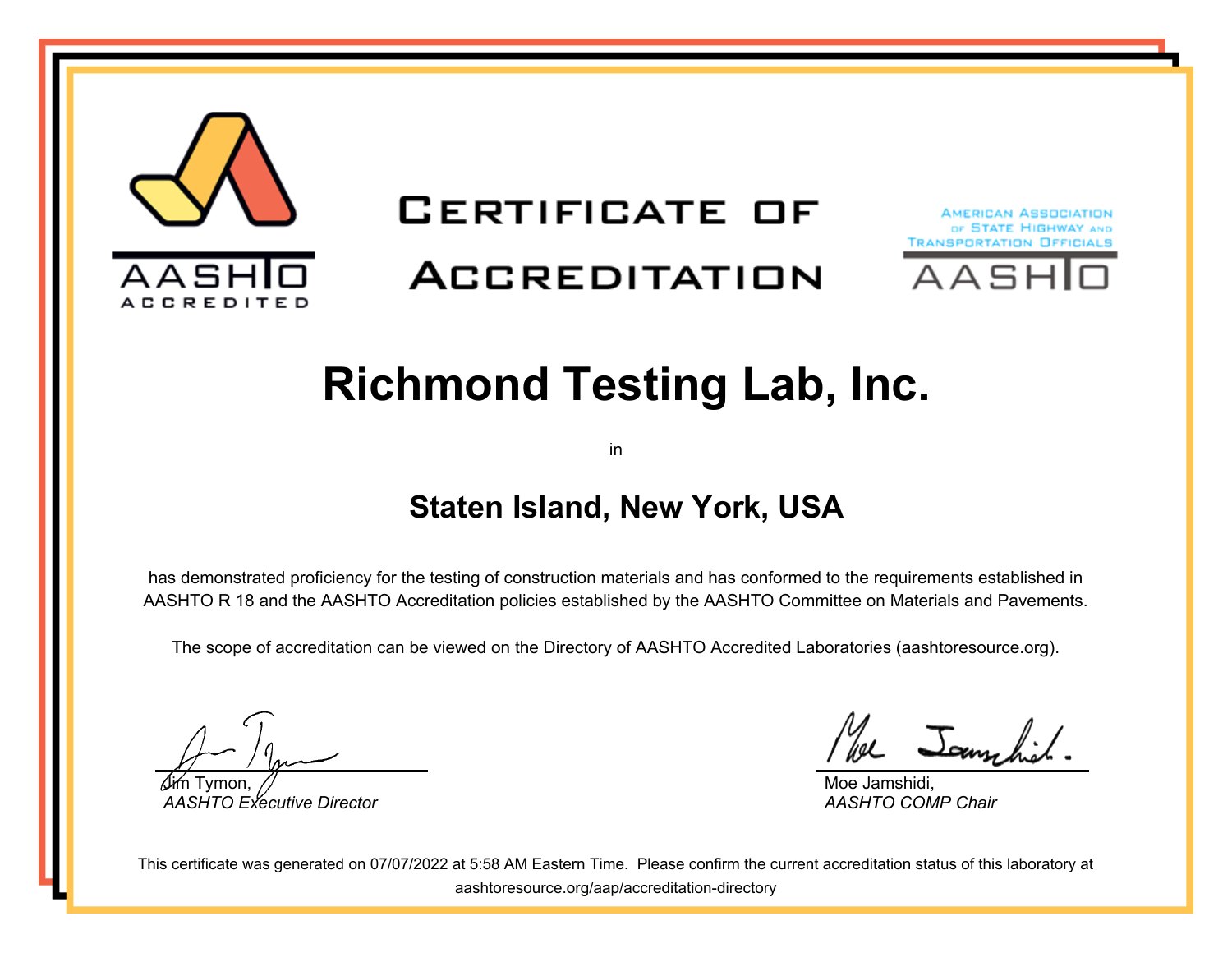

#### **Scope of AASHTO Accreditation for:**

Richmond Testing Lab, Inc.

in Staten Island, New York, USA

#### **Quality Management System**

| Standard:                                                              |                                                                                                                                | <b>Accredited Since:</b> |
|------------------------------------------------------------------------|--------------------------------------------------------------------------------------------------------------------------------|--------------------------|
| R <sub>18</sub>                                                        | <b>Establishing and Implementing a Quality System for Construction Materials Testing Laboratories</b>                          | 12/07/2010               |
| C1077 (Concrete) Laboratories Testing Concrete and Concrete Aggregates |                                                                                                                                | 01/10/2011               |
|                                                                        | E329 (Concrete) Standard Specification for Agencies Engaged in the Testing and/or Inspection of Materials Used in Construction | 01/10/2011               |

Page 1 of 3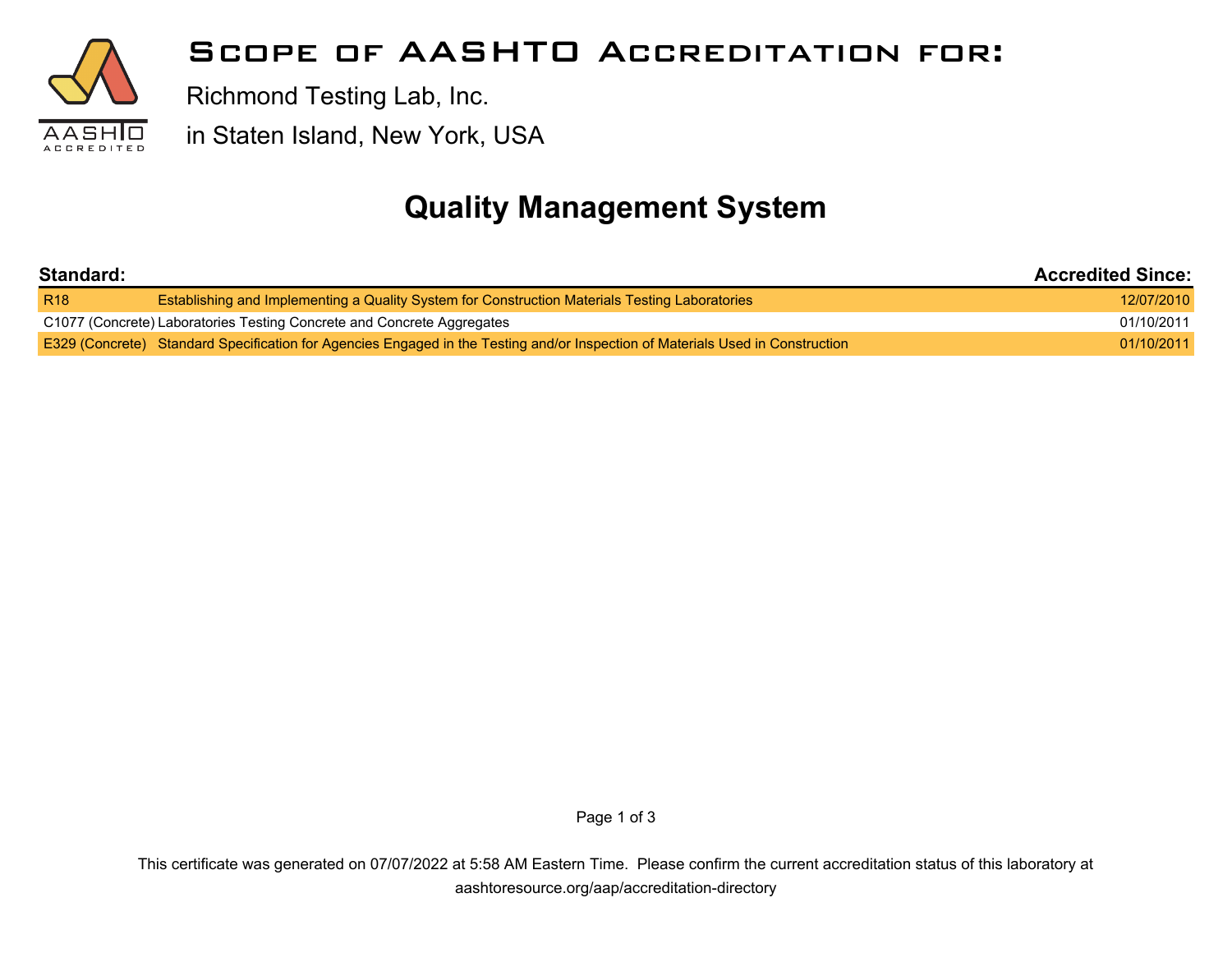

#### **Scope of AASHTO Accreditation for:**

Richmond Testing Lab, Inc.

in Staten Island, New York, USA

#### **Concrete**

| Standard:                                                                                                               |                                                                                                             | <b>Accredited Since:</b> |
|-------------------------------------------------------------------------------------------------------------------------|-------------------------------------------------------------------------------------------------------------|--------------------------|
| C31 (Cylinders)                                                                                                         | Making and Curing Concrete Test Specimens in the Field                                                      | 12/07/2010               |
| C <sub>39</sub>                                                                                                         | Compressive Strength of Cylindrical Concrete Specimens                                                      | 12/07/2010               |
| C42                                                                                                                     | Obtaining and Testing Drilled Cores and Sawed Beams of Concrete                                             | 12/07/2010               |
| C <sub>138</sub>                                                                                                        | Density (Unit Weight), Yield, and Air Content of Concrete                                                   | 12/07/2010               |
| C <sub>143</sub>                                                                                                        | <b>Slump of Hydraulic Cement Concrete</b>                                                                   | 12/07/2010               |
| C172                                                                                                                    | Sampling Freshly Mixed Concrete                                                                             | 12/07/2010               |
| C <sub>173</sub>                                                                                                        | Air Content of Freshly Mixed Concrete by the Volumetric Method                                              | 12/07/2010               |
| C <sub>174</sub>                                                                                                        | Measuring Thickness of Concrete Elements Using Drilled Concrete Cores                                       | 12/19/2016               |
| C <sub>231</sub>                                                                                                        | Air Content of Freshly Mixed Concrete by the Pressure Method                                                | 12/07/2010               |
| C <sub>511</sub>                                                                                                        | Moist Cabinets, Moist Rooms, and Water Storage Tanks Used in the testing of Hydraulic Cements and Concretes | 05/30/2014               |
| C617 (9000 psi and below)                                                                                               | <b>Capping Cylindrical Concrete Specimens</b>                                                               | 05/21/2019               |
| C1064                                                                                                                   | Temperature of Freshly Mixed Portland Cement Concrete                                                       | 12/07/2010               |
| C1231 (7000 psi and below) Use of Unbonded Caps in Determination of Compressive Strength of Hardened Concrete Cylinders |                                                                                                             | 06/08/2022               |

Page 2 of 3